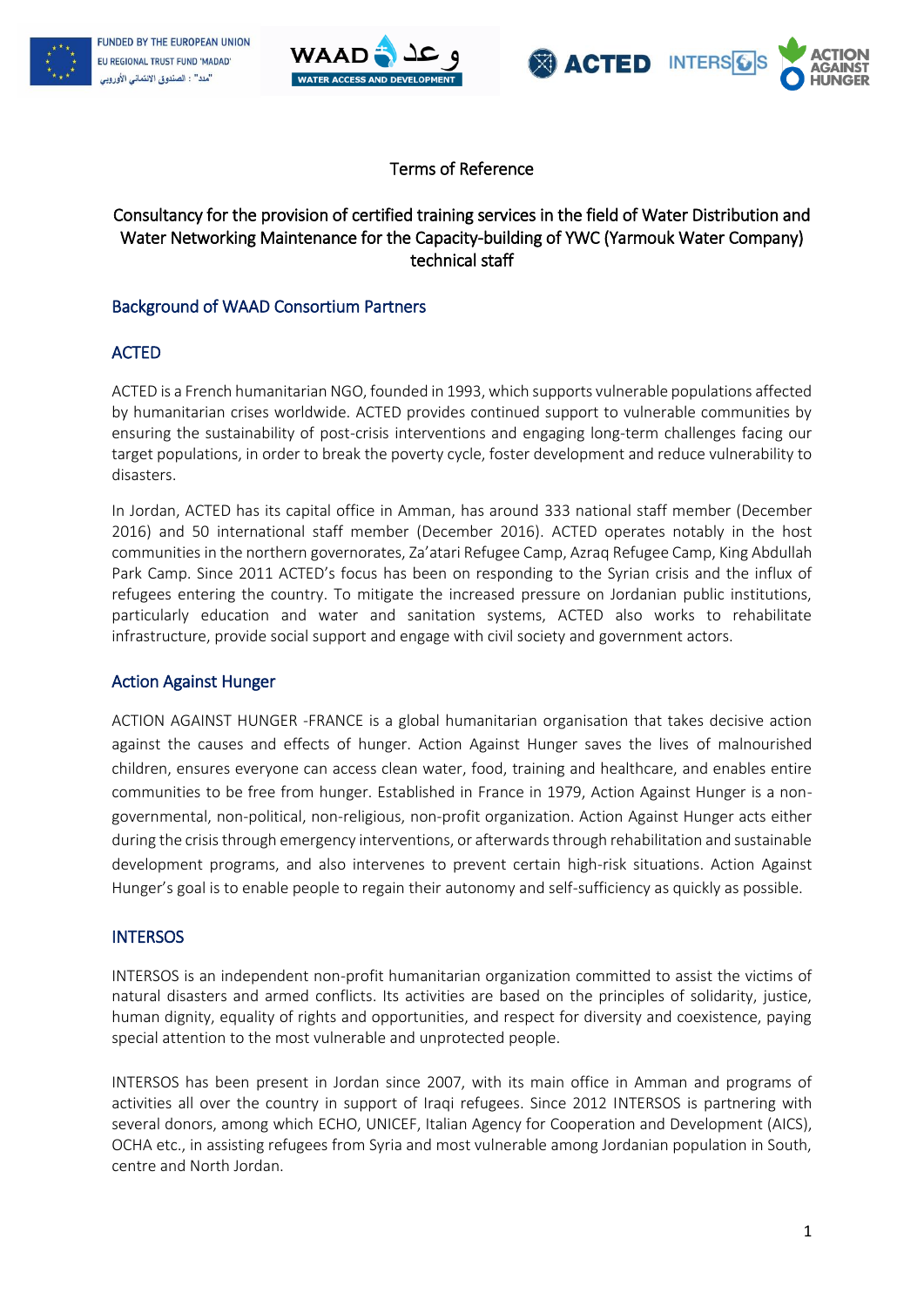





# Project Background

As the Syria crisis nears its seventh year, over 630,000 refugees have fled to Jordan. Many Syrian refugees are living outside of camps (above 80% of the Syrian refugees), which is considerably increasing the population in host communities and thus puts severe pressure on the Jordanian public services. Jordan faces chronic and severe challenges in providing sustainable access to water and sanitation (WatSan) to host communities and refugees.

In this context, the WAAD (Water Access and Development) Consortium, comprised of 3 international non-governmental organisations- namely ACTED, Action Against Hunger, and INTERSOS- has been generously funded by the European Union MADAD Regional Trust Fund in Response to the Syrian Crisis to improve the stability and resilience of Jordanian communities hosting Syrian refugees through improved access to water & sanitation.

Within this objective, the project shall contribute to: "*Improving quality and sustainability of water and waste-water management in target communities through institutional strengthening of water authorities/establishments."* As such, the Consortium shall promote the capacity-building of the Yarmouk Water (YWC) technical staff operating the areas targeted by the Action, notably Irbid, Mafraq and Jerash governorates. To support this objective, the Consortium wishes to procure the services of a consultant to provide Water Operator Certification Programmes (WOCPs), with a particular reference to Water Distribution and Water Maintenance.

Given the above, WAAD intends to procure the services of a consultant/s who will be tasked with achieving the objectives set out below, as agreed by WAAD and the EU MADAD Trust Fund.

## Consultancy for the provision of certified training services in the field of Water Distribution and Water Networking Maintenance for the Capacity-building of YWC (Yarmouk Water Company) technical staff

## Consultancy Objectives and Deliverables

## The consultancy is grouped into two interrelated training services:

#### 1. Water Distribution Operator course – Level 1:

The Water Distribution Operator course takes up to 42 hours of training for the Level 1 certificate and covers the following topics:

- The Water Distribution Operator;
- System Surveillance, Water Quality;
- Storage Facilities;
- Cross-Connection Control;
- Basic Hydraulics:
- Water Mains & Appurtenances;
- Water Mains and Pipes;
- Valves, Hydrants and Meters;
- Pipe Installation;
- Record Keeping;
- Valves;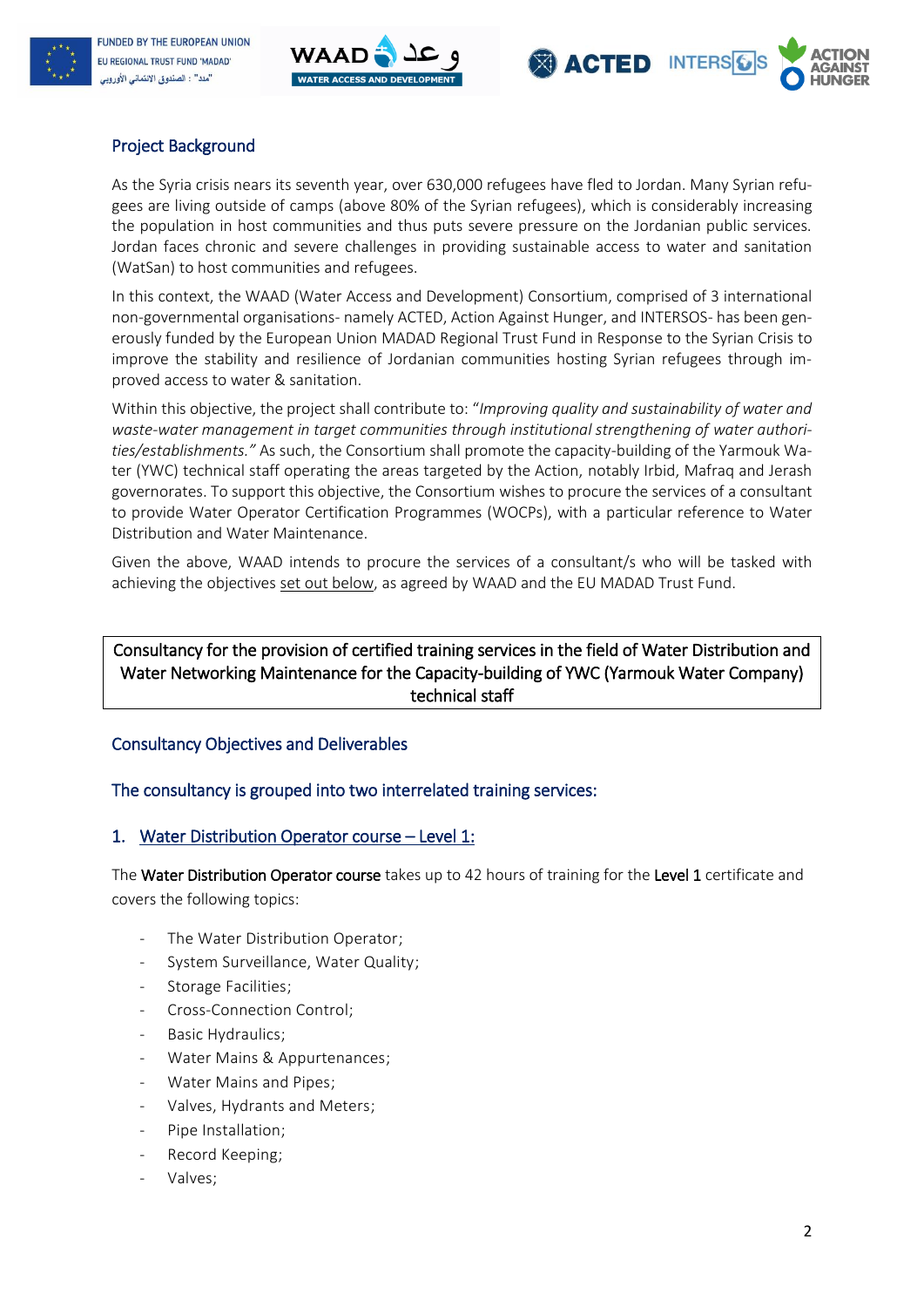





- Disinfection;
- Basic Electricity and Motors;
- Safety;
- Pumps and Components;
- Meters and Service Connections;
- Water Quality Considerations in Distribution.

#### Deliverables:

- Prepare and implement the Water Operator Certification Program in two fields (water supply) for 15 (+/-3) participants;
- Provide qualified trainers for the entire course duration;
- Procure all training materials needed (such as curricula, transportation, CDs etc.) for all the participants to the training;
- Provide each participant with a legally valid training certificate by CAQA (*Centre for Accreditation and Quality Assurance*), as the only accreditation and quality assurance body in Jordan for the vocational training and education;
- Design and administer to the attendants a pre and post-assessment to evaluate improvement and learning achievements;
- Provide the WAAD Consortium with a detailed narrative report of the training, including challenges and further recommendations in terms of capacity-building, along with all the relevant documents (agenda, attendance lists, etc.).

#### 2. Water Networking Maintenance course:

The Water Networking Maintenance course consist of 36 hours (6 days) of technical training, and should include the following topics:

- Units, Volumes and Flow;
- Reservoirs;
- Water Network Maintenance;
- Pipe line installation & Completion of Work;
- Water Network Pollution;
- Non-revenue Water (NRW);
- Site Visit to Water Network Material Store;
- Leakage detection equipment.

#### Deliverables:

- Prepare and implement the Water Networking Maintenance Certification Program for 15 (+/-3) participants;
- Provide qualified trainers for the entire course duration;
- Procure all training materials needed (such as curricula, transportation, CDs etc.) for all the participants to the training;
- Provide each participant with a legally valid training certificate.by CAQA (*Centre for Accreditation and Quality Assurance*), as the only accreditation and quality assurance body in Jordan for the vocational training and education.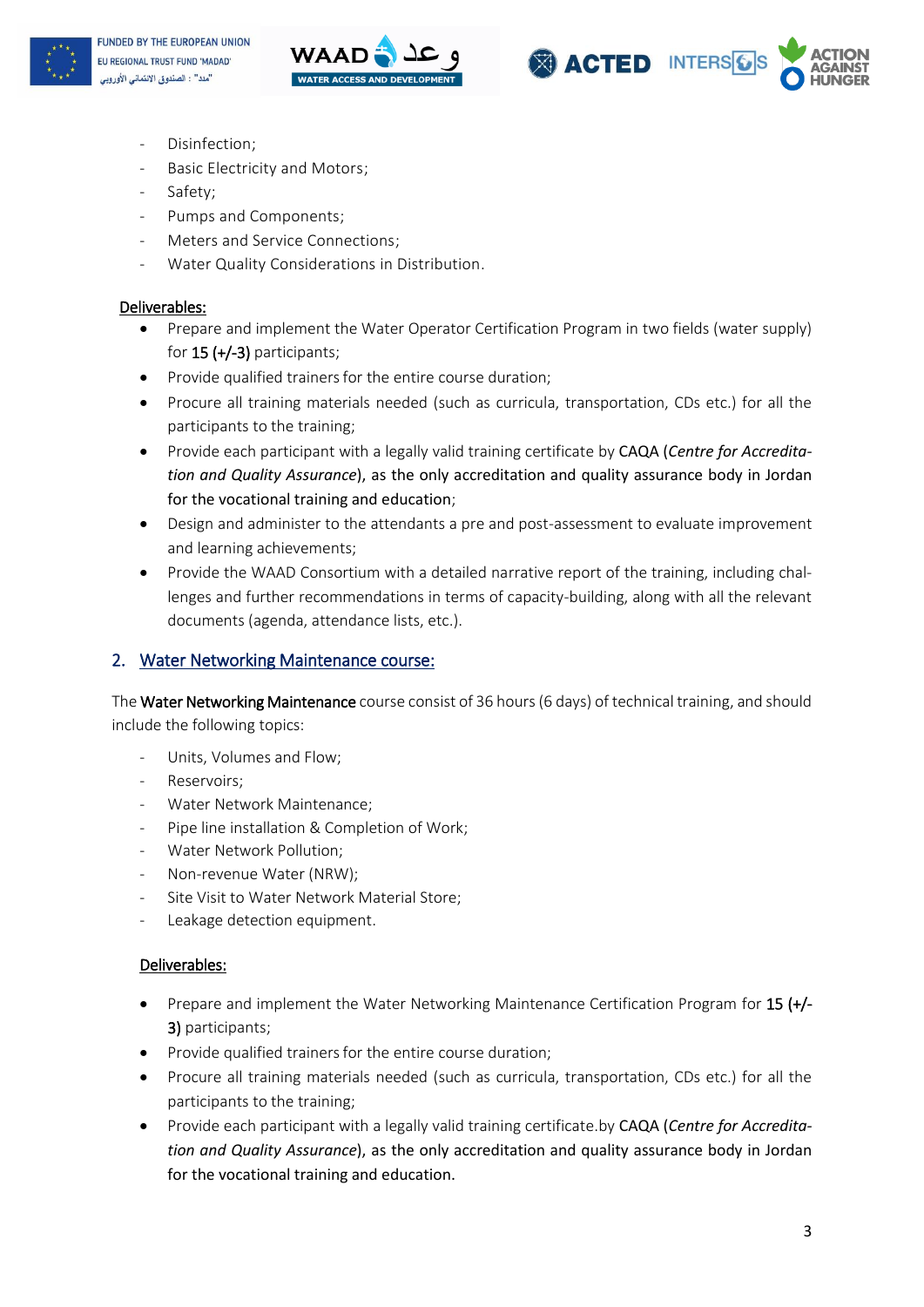





- Design and administer to the attendants a pre and post-assessment to evaluate improvement and learning achievements;
- Provide the WAAD Consortium with a detailed narrative report of each of the two trainings administered, including challenges and further recommendations in terms of capacity-building, along with all the relevant documents (agenda, attendance lists, etc.).

#### Duration: The consultancy will last for a total of 13 days over the project's timeline.

| Work Item                                                                 | 2018 |     |     |     |     |      |      |     |     |        |        |     |
|---------------------------------------------------------------------------|------|-----|-----|-----|-----|------|------|-----|-----|--------|--------|-----|
|                                                                           | Jan  | Feb | Mar | Apr | May | June | July | Aug | Sep | Oct    | Nov    | Dec |
| Training session for Water Distribution<br>Operator - Level 1 certificate |      |     |     |     |     |      |      |     |     | 7 days |        |     |
| Training session for Water Networking<br>Maintenance certificate          |      |     |     |     |     |      |      |     |     |        | 6 days |     |
| Provision of training<br>reports and<br>recommendations                   |      |     |     |     |     |      |      |     |     |        |        |     |
| Certification of the participants to the<br>training                      |      |     |     |     |     |      |      |     |     |        |        |     |

### Specific conditions:

- 1- WAAD security guidelines will have to be strictly followed throughout the consultancy;
- 2- International consultants shall subscribe a medical and repatriation insurance. Therefore, the copy of insurance certificate must be submitted along with their offer. National consultants shall subscribe a civil and professional insurance. Therefore, the copy of the insurance certificate have to be submitted along with their offer;
- 3- Training sessions shall be conducted in Arabic. However, relevant documents (attendance lists, etc.) shall report an English version as well;
- 4- All projects communications, reports, recommendations, and all kind of documents as requested by the WAAD Consortium shall be in English & Arabic languages;
- 5- WAAD Consortium and WAJ representative(s) shall have the right to attend the training sessions free of charge to monitor the punctual implementation of the training and the participation of the attendants.

#### Qualifications:

The consultant shall have experience working with international NGOs, collaborating with local government authorities and the private sector. The consultant shall provide in his/her bid the profile & CVs of his/her company & teams, the following is the minimum accepted resources level:

- 1- The training consultant shall have relevant experience in implementing the reported trainings or similar ones – the WAAD Consortium retains the right to check any references provided by the applicant;
- 2- The training consultant shall provide any IT tools and relevant resources needed to conduct practical exercises and/or computer-based simulations;
- 3- The trainer shall have at least 5 years of experience in the training field and shall have proven experience in providing similar training;